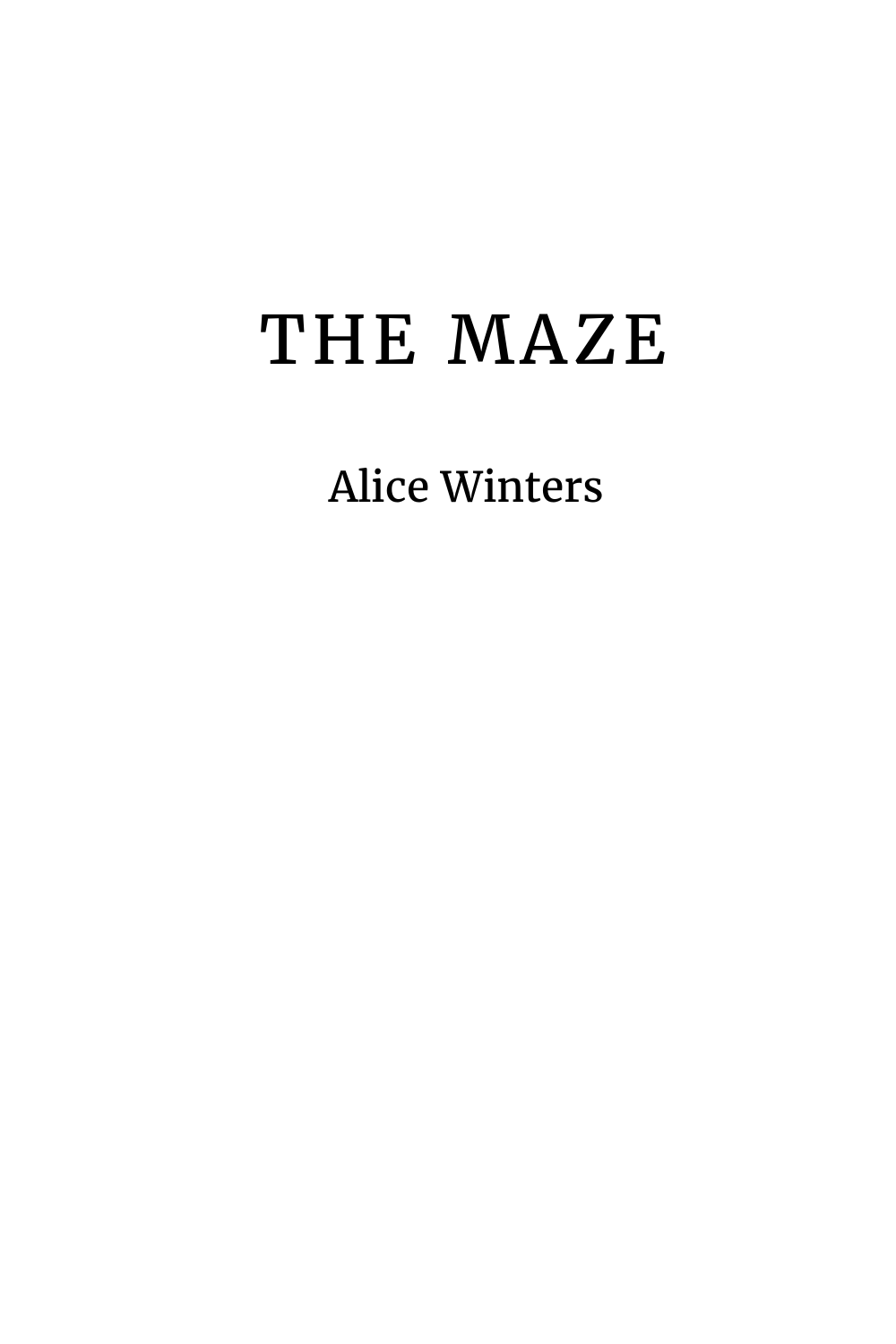The Maze Copyright © 2018 by Alice Winters. All Rights Reserved.

All rights reserved. No part of this book may be reproduced in any form or by any electronic or mechanical means including information storage and retrieval systems, without permission in writing from the author. The only exception is by a reviewer, who may quote short excerpts in a review.

This book is a work of fiction. Names, characters, places, and incidents either are products of the author's imagination or are used fictitiously. Any resemblance to actual persons, living or dead, events, or locales is entirely coincidental.

> Alice Winters Visit my website at www.alicewintersauthor.com

> > Printed in the United States of America

First Printing: Oct 2018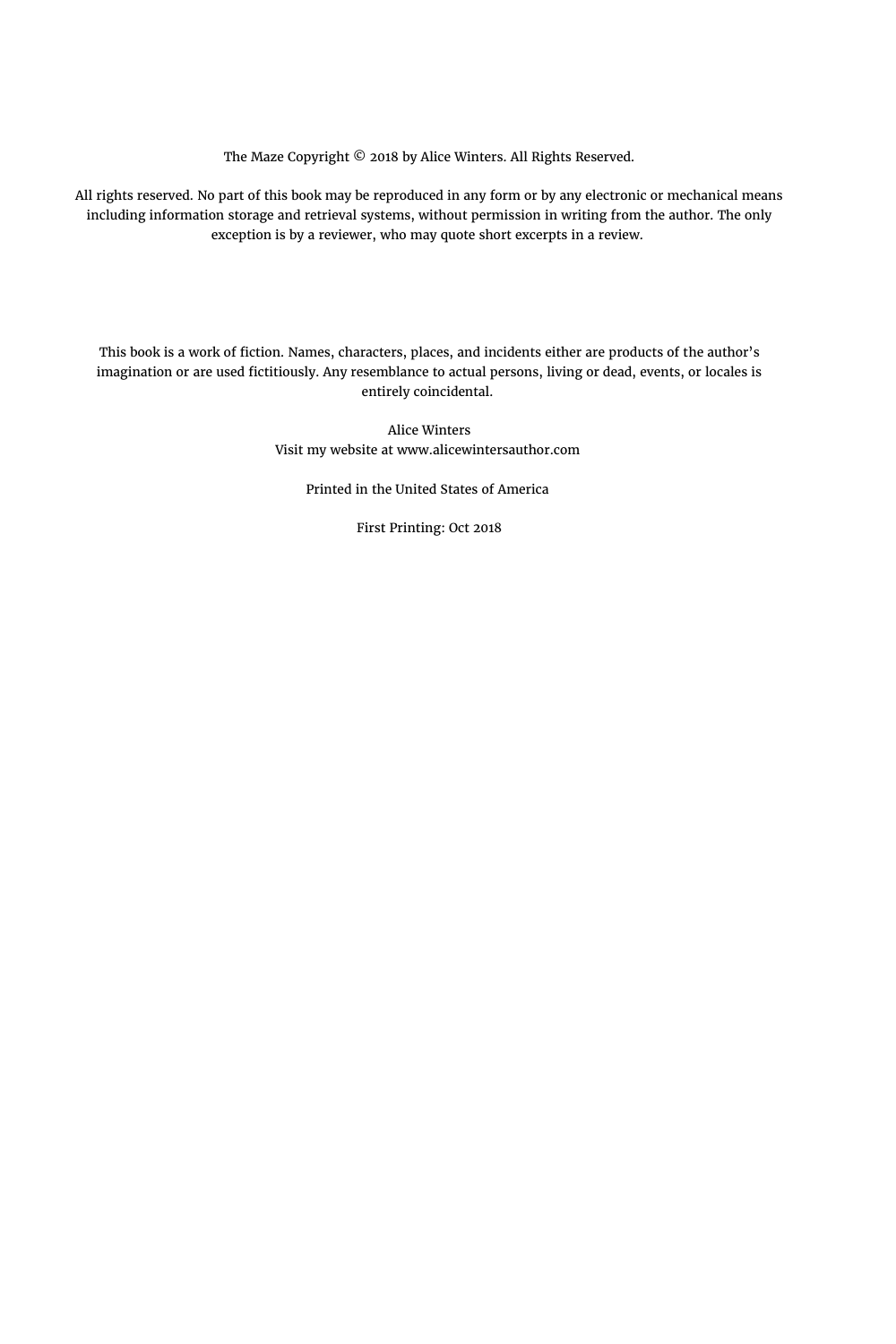"Tell me a secret, Lane," I say as I look over at the man who is clearly trying to ignore me by leaning back in the recliner and closing his eyes.

His earbuds are in, but I know he can hear me. He's like a fucking bat. Always able to hear, especially when I don't want him to.

"Lane," I grumble.

He opens his eyes and stares vaguely in my direction even though he knows he can't see me. "I have no secrets. I'm an open book."

I stare at him in disbelief. "And I'm Santa Claus."

"You have been letting yourself waste away recently. All you need is a sack and a beard."

"I already have a sac, I just need the beard," I inform him. "Two if I count yours. Which I will. It's mine."

"What do you want?" he asks as he pulls the earbuds out.

"I want to go to a haunted house," I decide. "You know how most children grown up wishing they were a princess and a sexy man would whisk them away on top of a white stallion?"

"Most people?" he asks like he's suspicious.

"I always dreamed about going into a haunted house where my sexy man would fight off all the terrors for me," I say.

"Uh huh…okay. Have fun."

"Ah, you were confused, were you? Because I mentioned the sexy man part, and clearly, you're not. Or are you scared of haunted houses? You can hang onto me if you'd like. That sounds just as sexy."

"If I had to bend over that long to hang onto you, I'd have a backache for a week."

"I'm taking your father," I decide. "I'll make sure I scream a lot, so he comes and protects me."

He grimaces at the thought. What he's thinking about, I'm not sure, but it's clearly not as PG as I had implied.

"Gross," he says.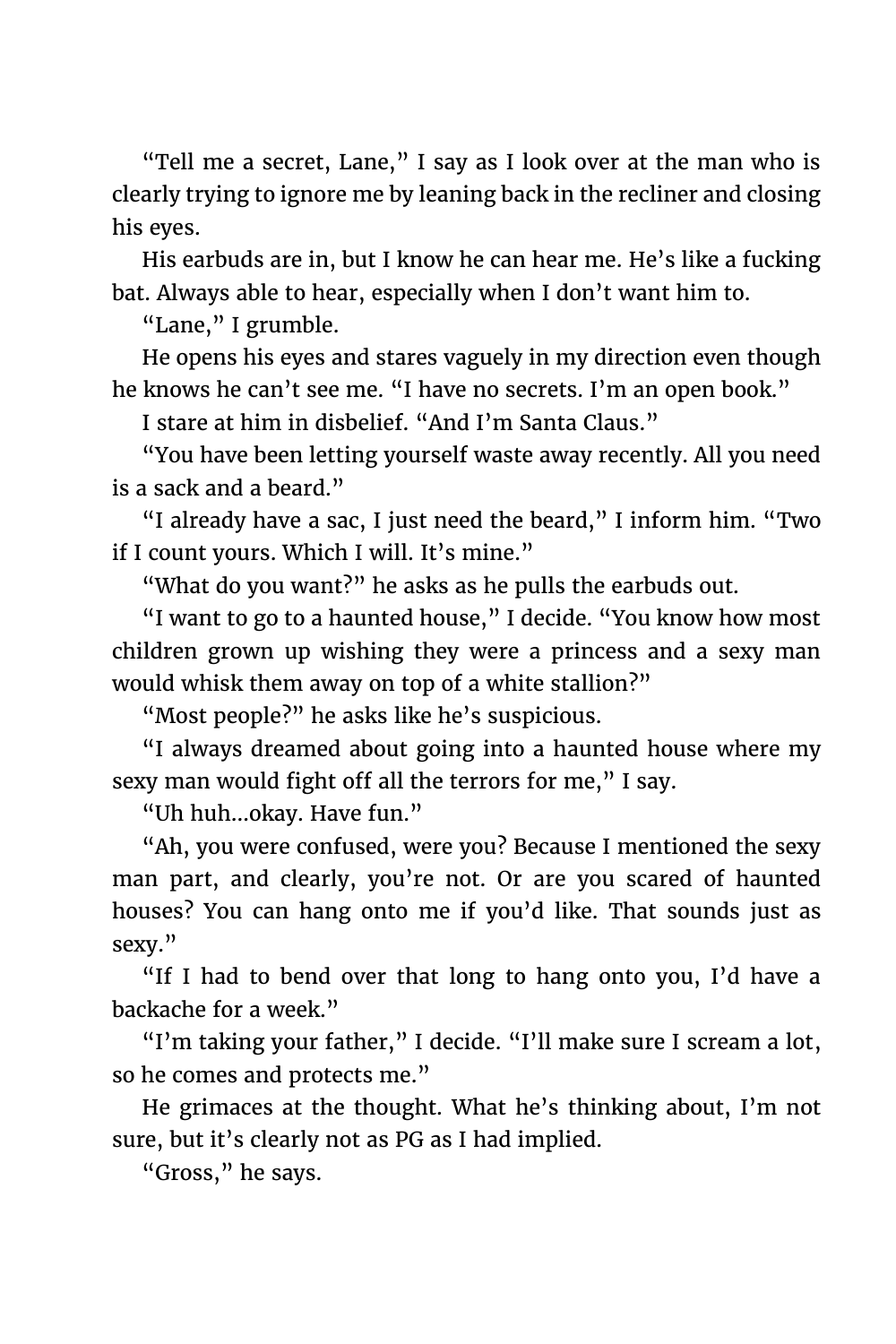"Not that way, you idiot. He can be my daddy."

The disgusted look on his face deepens. "That's even worse."

"My poppop."

"Please stop."

"My silver badger."

"What's that one even mean?" he asks.

"I don't know, Lane. I just want a family who loves me!"

"Do you ever think that you're asking for too much?" he asks. "Come here."

I quickly get off the couch, glad he's taking me seriously enough to comfort me. I walk over to the handsome man who's looking quite comfortable with his raggedy university hoodie that I swear I threw in the trash.

"You want me to sit with you?" I ask with a smile as I reach for him.

"No, my phone's dead. I want you to plug it in."

I glare at him even though he doesn't get the full effect. I feel like he has some type of supernatural senses though and can smell my irritation because he grins. "And what do I get if I plug this stupid phone in?"

"A kiss," he says.

I snort. "Not from you."

"You want one from my daddy?" he asks.

I can't keep the grin at bay. "No! You're going with me to a haunted house."

He takes a deep breath. "The things I do for you, Felix."

"It's true love."

"Painfully true," he grumbles.

"While I plug your phone in, think of what costume you want to wear."

"Nothing."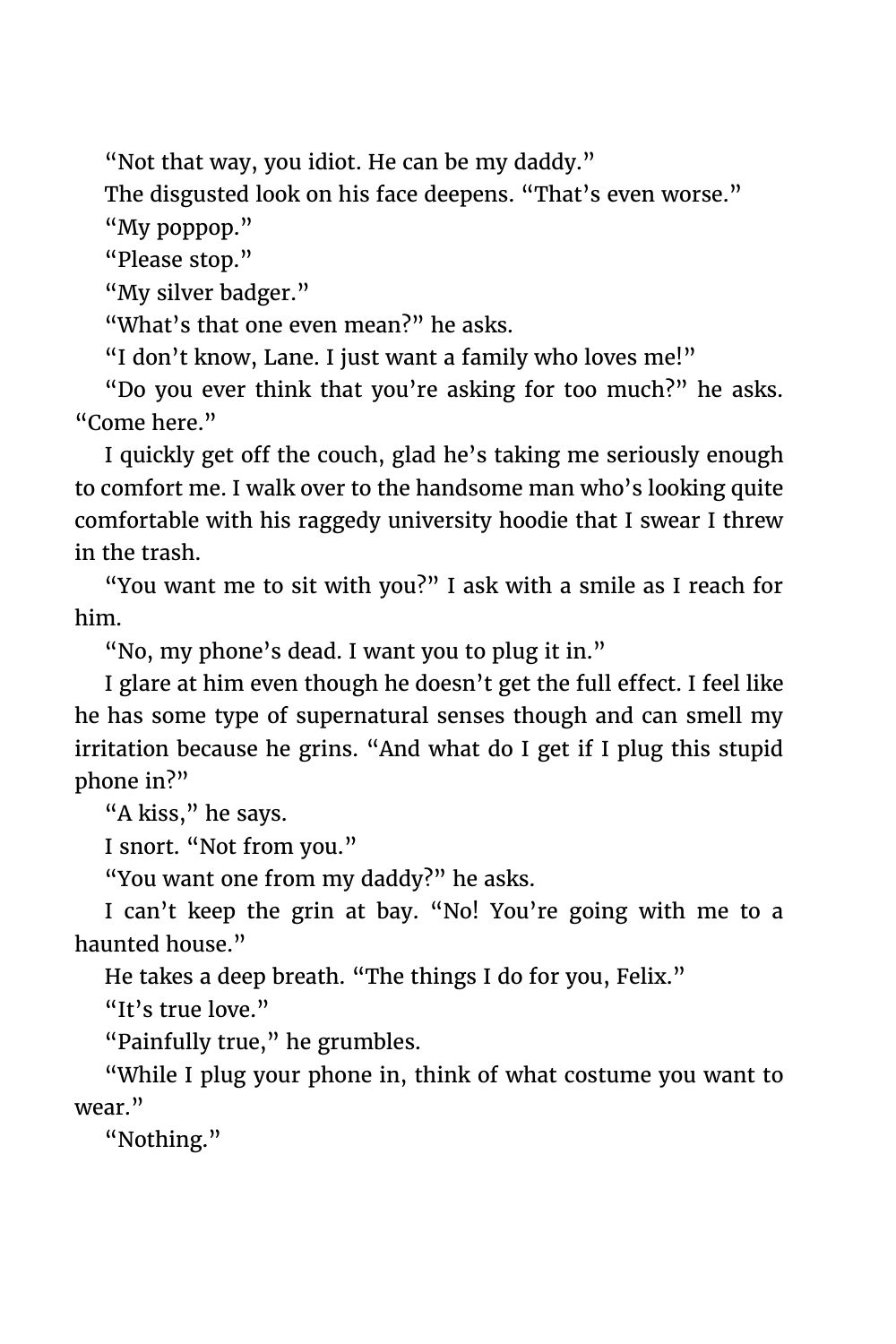"Nothing!" I exclaim at the thought and the jealous looks I'd get as I hang off his bare arm. "*Alright*, that's my kind of Halloween costume. You might need to wear a sock, though, or you could get arrested."

"They won't arrest someone who is blind," he assures me.

"Even if they did, you'd have no idea you were even in jail. It'd defeat the purpose."

"Correct," he says sarcastically.

I grin at him as I head back to our bedroom. I find Copper sleeping on the bed. He has his butt on Lane's pillow, so I leave him be as I find the charger. He opens his eye just enough to see that it's me and not a burglar, wags his tail once and goes back to chasing dream squirrels.

Once the phone is plugged in, I walk back into the living room. "You're going as Daredevil," I decide.

"I'm not going as Daredevil!"

\*\*\*

"Don't you look sexy as Daredevil?" I ask. Since I'm cheap and he wasn't interested in wearing anything, literally, we settled on a pair of black pants and tight black top. And I decided to go as Starlord, which confused Lane because he hasn't unleashed his inner nerd yet.

"I don't feel sexy," he says.

"That's because you don't have the mask on yet."

"Are you wearing the edible clothing like I asked?"

I hold my arm up to his face. "Yup. Eat it off me, you sexy beast." He grabs my arm and plucks at my coat. "Doesn't feel edible."

"All clothes can be edible if you're determined enough," I say. "How determined are you to get to the prize beneath?"

"Ah yes, I'd like to see you eat through a coat."

"I would to save your life."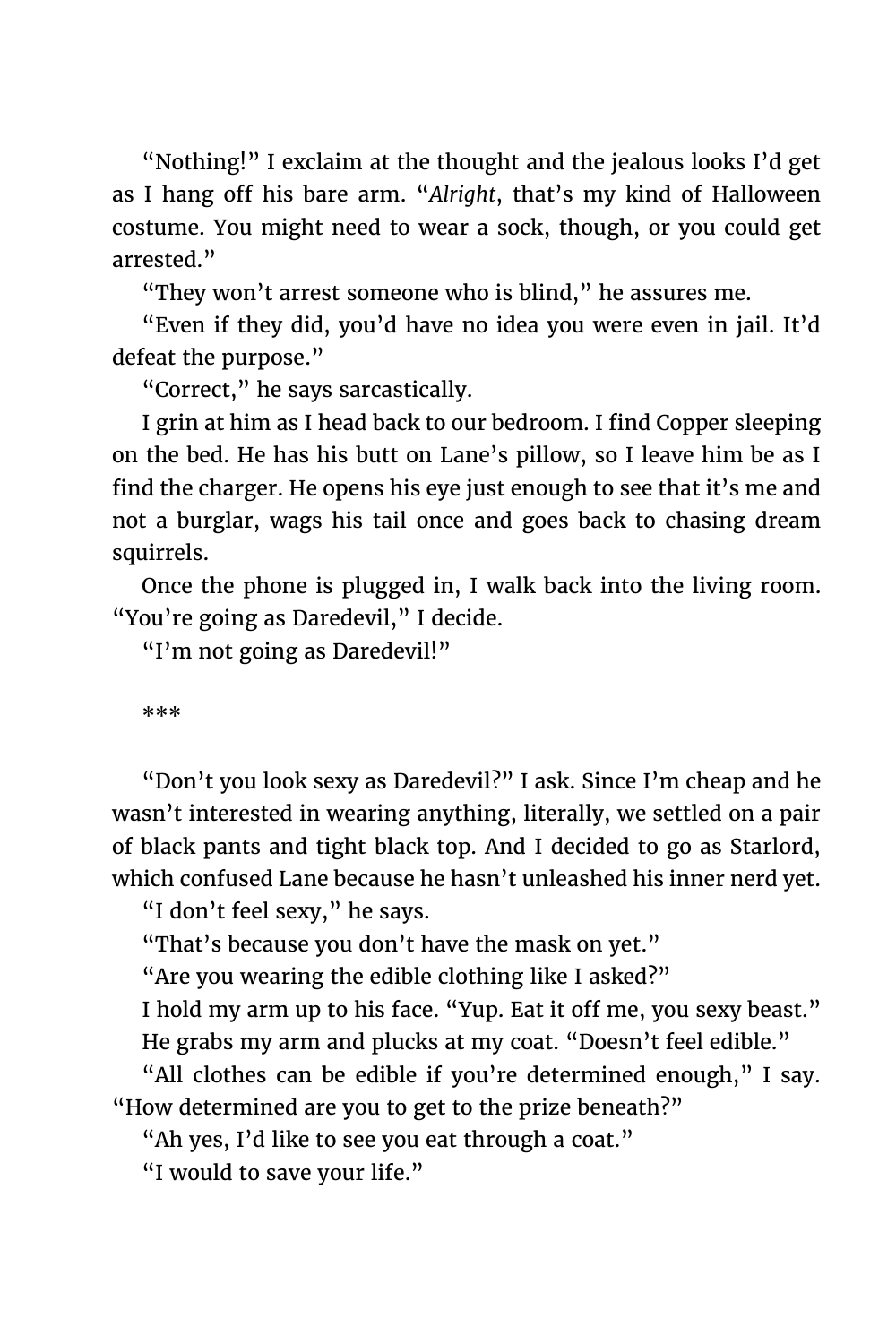"That took a dark turn."

"That's how much I love you," I assure him. "You stay here, I'll run in and get them."

"Alright," he says as I slip out of the vehicle and head into the house. Lane's parents are waiting inside with Jenny's child, Hailey, in Tom's arms.

"Hey, guys," I say. "Are Jenny and Robbie ready?"

"Felix!" Janet, Lane's mom, says. She wraps me up in a hug, so I greedily grab onto her. "Lane isn't coming in?"

"He said for us to wait in the car, but I told him that I really wanted to see you guys," I say as I squeeze her.

"You're such a sweetheart," she says as she kisses the top of my head.

I grin at her before looking over at Tom for more confirmation that I'm better than their own children.

"Hey," Tom says.

I'll win that silver badger's heart if it's the last thing I do.

"We're coming," Jenny says as she comes around the corner. She's dressed up. As what, I'm not sure. Unless she's trying to get a job as a hooker. Her husband comes out with straw sticking out of his shirt, which adds to my confusion.

"Thanks so much for watching Hailey," Robbie says as he follows me to the door.

As I'm walking by, I pat Tom's shoulder, feeling like maybe I'll get a hug and an "I love you" out of him before I get gray hairs.

The three of us head out to the car, and I leave Robbie and Jenny to fend off Copper who is ecstatic about the company.

As I slide into the front seat, I look over at Lane. "Your sister's dressed as a hooker, and Robbie is a bale of straw," I explain, so he doesn't feel left out.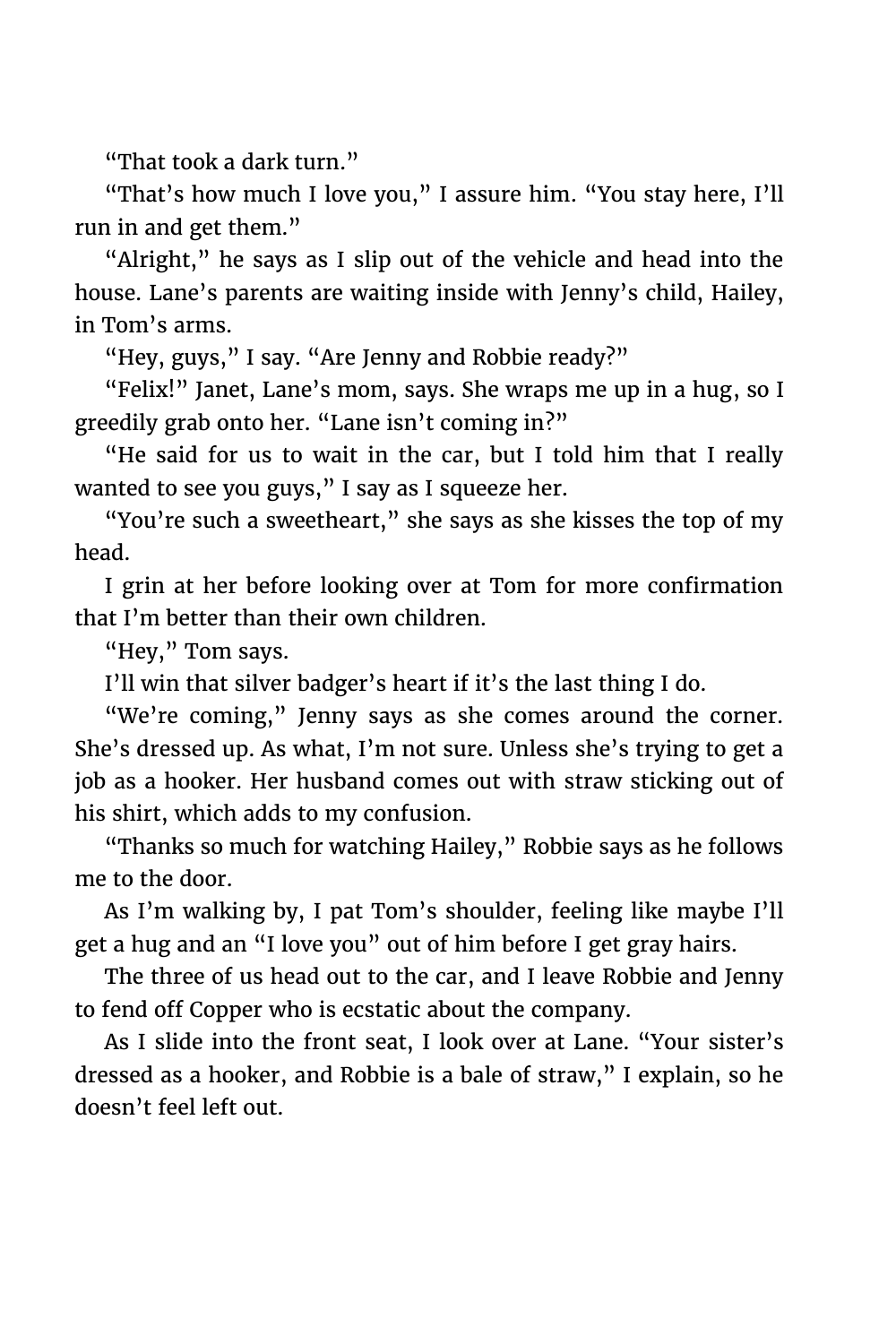"I'm not a hooker!" Jenny says as she pets Copper, who has worked his superhero mask down so it's hanging around his neck. I'd cut it out of one of Lane's shirts I can't stand him wearing.

"Sorry," I say. "She's a *sexy* hooker."

"Felix," Lane says in a warning tone. "Wench is the word she likes."

I look back at her in mock shock. "I'm so sorry, Jenny! I like your wench outfit."

Robbie starts laughing as we look over at Jenny, who is unsure who to glare at. Even though Lane started it, she knows it won't have any effect on him and aims it toward me.

"She doesn't appear to like that word either," I inform Lane.

"Huh. That's odd."

"I am *Dorothy* from *The Wizard of Oz*," she says. "Clearly."

"Dorothy must have started working the street corners," I tell Lane, and Robbie barks out a laugh.

When he realizes that the glare is now on him, he reaches out to her. "I think you're very sexy. It's just because he's gay and scared of the female body."

"That's alright. I can handle being street-corner Dorothy," she decides.

As Jenny tries to readjust Copper's mask, I back out of the driveway and head toward the haunted house that takes place in an old reformatory that is supposedly haunted.

"I honestly can't believe you're getting Lane to go to a haunted house," Jenny says.

"Why?" I ask curiously.

"He was always the biggest chicken when we were kids. There's no way I could ever get him in a haunted house."

I look over at Lane in surprise. There he sits, the epitome of masculinity. Black shirt tight over his muscular upper body. When he's around, I feel like I could walk through a pit of vipers, and he'd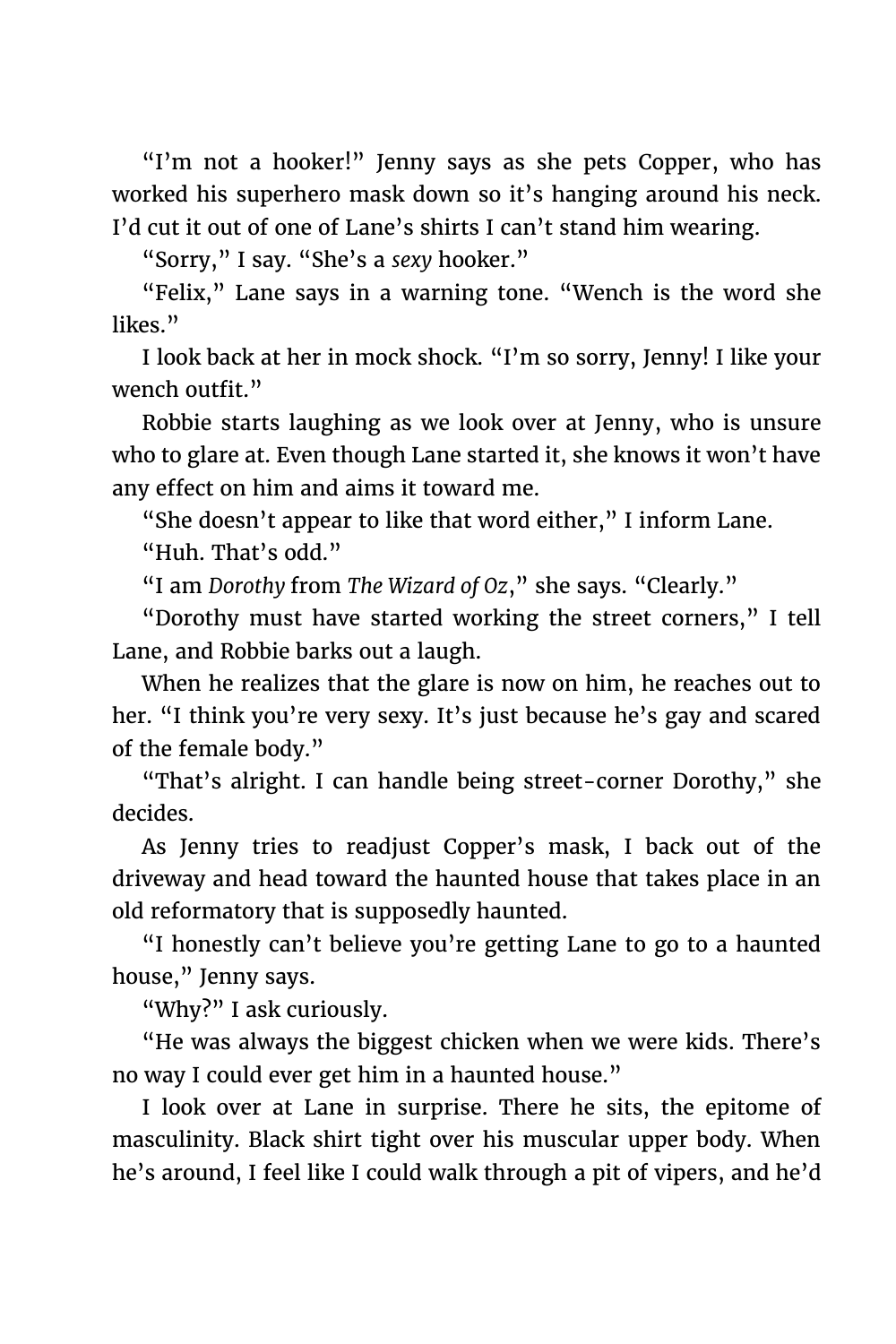protect me. They'd bounce off his muscular pecs, teeth unable to penetrate.

"You don't like haunted houses?" I ask.

"I'm not particularly fond of them," he admits.

This night just got a bit more fun. "Will you hang on me and let me protect you?"

"Nope."

"What else are you scared of?" I ask.

"Your cooking."

I walked into that one. I led him right to it. And I regret it.

When we get there, Jenny has to try to figure out if she can pull her shirt down any more to hide her ass, but I feel like if she pulls it down any further, I'll get a lesson on female anatomy.

Copper has finally given up on trying to rub his mask off and wears it like a pro as he leads Lane. We buy our tickets and get into line.

"It's cold out here," I say.

Jenny looks at my long red coat as her skimpy outfit struggles to cover her. I feel like this is the moment that I should try to win my new sister over. I should give her my coat. But if we really were siblings, I definitely wouldn't give up my coat.

She crouches down, since the line isn't moving, and wraps her arms around Copper. "You'd make a nice pair of gloves," she assures the dog. Copper is fine with that because his tail wags harder.

"Here," I say as I grudgingly pass my coat off to her.

She greedily takes it, so I press against Lane for warmth and an easy opportunity to stroke his muscular arm without coming off like the creep I am.

"You don't need to be kind to her," he assures me as he wraps an arm around me. He's warm and everywhere he touches heats up. I decide that my hands need some warmth and slip them under his shirt. He cringes away from me.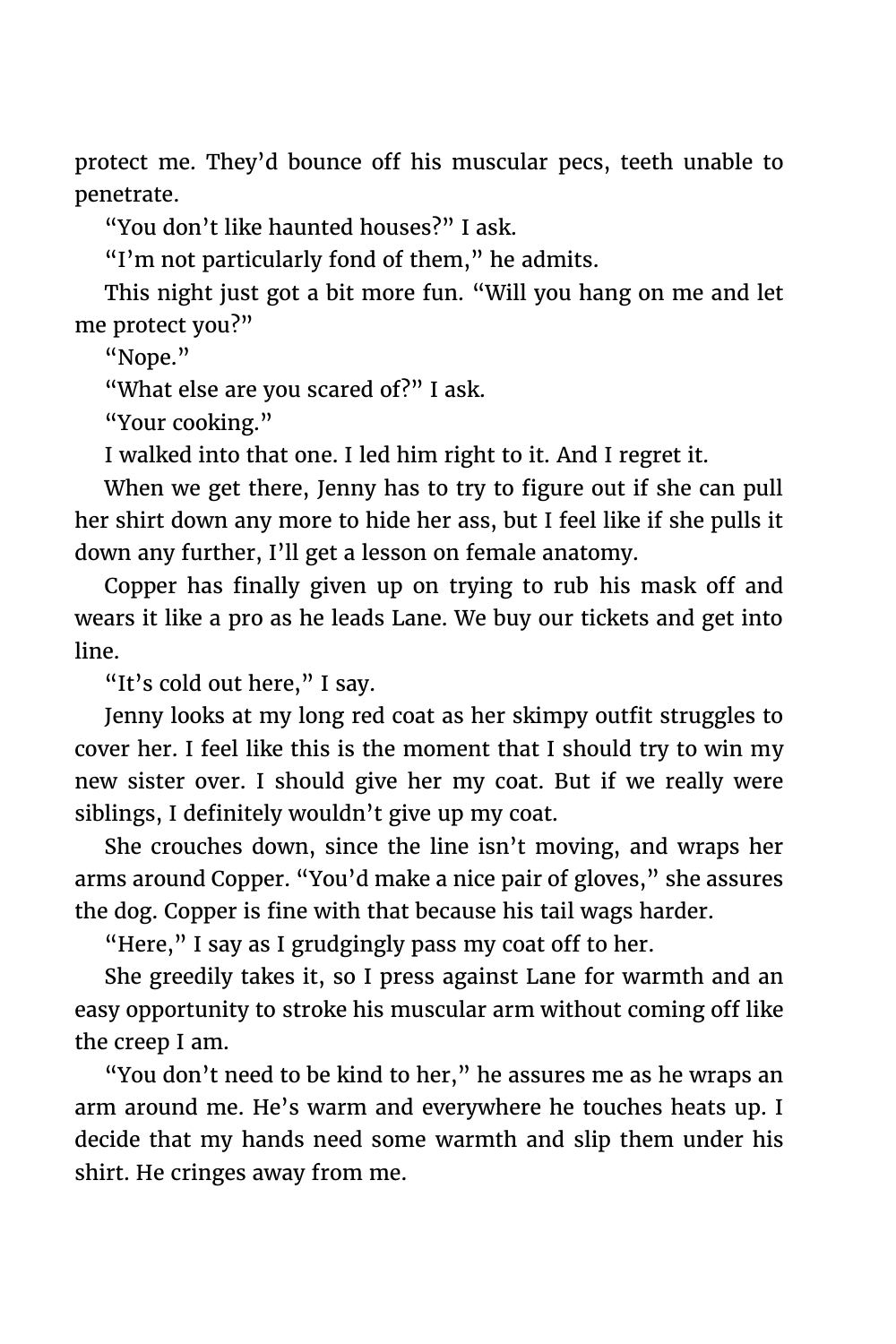"Why are you cringing away like you did when I tried sticking my finger in your butt?" I ask as I flip my hand over to warm the other side. The look Robbie gives me is worth it.

"Are you dead? Why are your hands so cold?" Lane asks.

"They're not anymore," I assure him as I slide the other under.

He yanks them out but cups them between his hands to warm them up. The gesture makes me smile for some reason. Even though he's probably doing it to save his back from freezing, it seems sweet.

I lean into him. "You know, a really warm area for my hands would be in your pants," I whisper.

He grins but shakes his head.

"I could drape your balls over them."

"If that's what it takes to keep you from getting frostbite."

"What are you two whispering about?" Jenny asks, clearly feeling left.

"Your brother's balls."

She stares at me like I've mortally hurt her.

"The sign over there says no one with heart issues is allowed as well as people who are blind," Lane explains.

"We don't like rules. Wait, are we going to terrify Copper?" I realize that I hadn't thought about the dog.

"You're right, we are. We shouldn't do this," he says. "For Copper."

"What if we do the corn maze first, then he can wait in the car for the haunted house?" I suggest.

"That's fine as long as I can keep your coat," Jenny says.

Once they call the next group for the corn maze, we head out with them. They let the four of us go out as a group.

"I'll try to describe everything as we walk," I say to Lane. "Cornstalk, cornstalk, cornstalk, corn—"

"I get the point," he says.

"Wait! Cornstalk, corn—"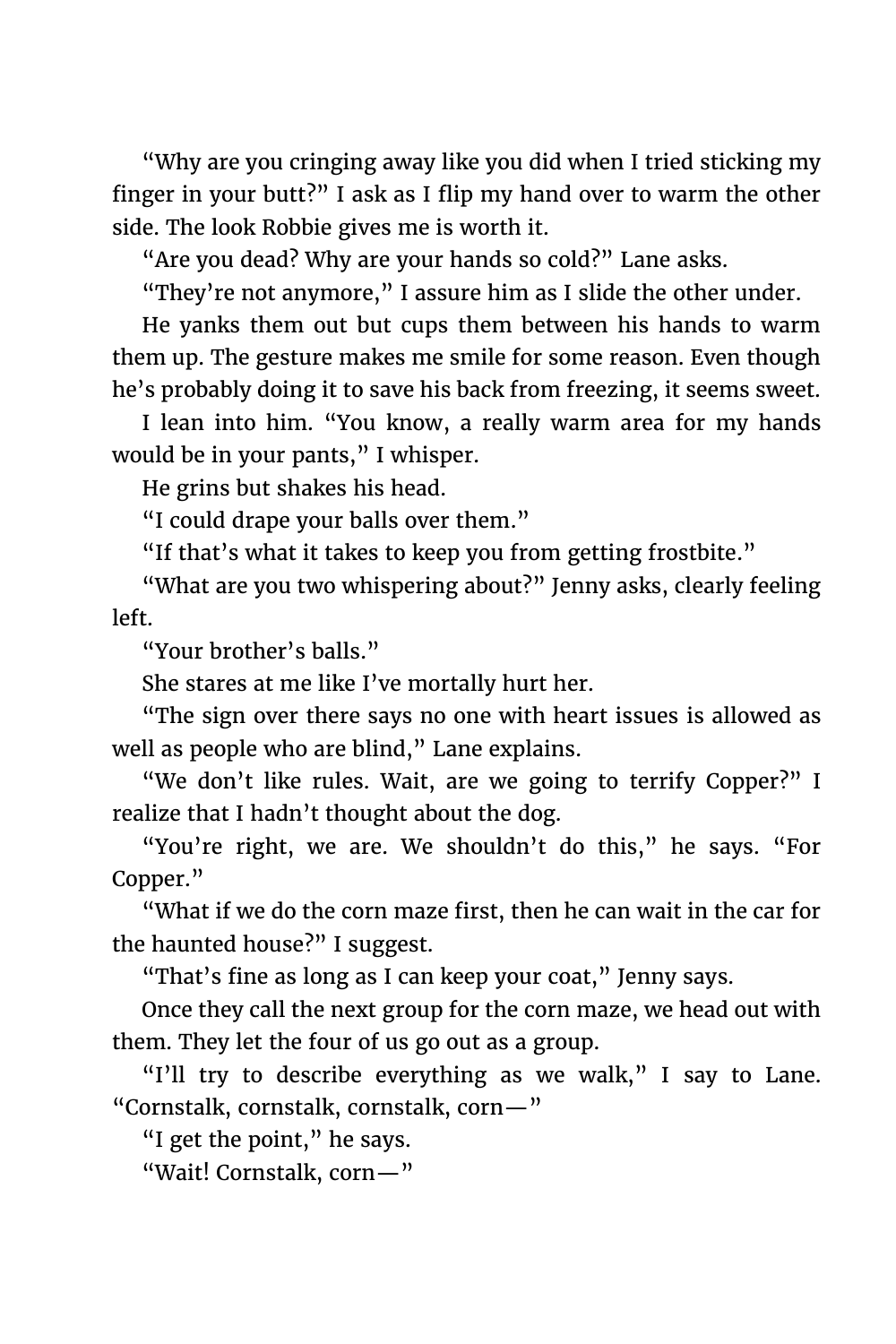"What about now?" Lane asks.

"Beans. Just kidding, corn."

We reach a split in the maze before I can continue to describe the scenery for Lane.

"We'll go left, you guys go right. Whoever reaches the end last has to buy hot chocolate for everyone," Robbie says.

"Deal," I say as I take Lane's hand and veer off to the right. That's when I realize that Robbie was probably tired of me describing everything.

As soon as we're a few feet from them, Lane starts powerwalking. "What are you doing?" I ask as I struggle to keep up.

"We're getting free hot chocolate," he says.

"Well, I hope your sense of direction is excellent because mine's not," I say as we promptly end up in a dead end. "Wrong way."

"This is taking too long," he says.

"I have an idea. What if I get on your back and look *over* the corn?" I suggest.

"You just want me to carry you around like a pack mule."

"That should have been your Halloween costume. You could have been a stud, and I could have been your cowboy."

"We can play that tonight," he decides.

"I've been dying to use those spurs I got," I joke.

We keep walking but seem to pick the dead end every time. "We may be lost here forever."

"If my sense of direction is correct, then out is that way," he says as he points.

"Okay," I say.

He steps through the wall made of corn, making his own path.

"We're so naughty," I say with a grin.

"Not as naughty as what I'm going to do to you when we get home."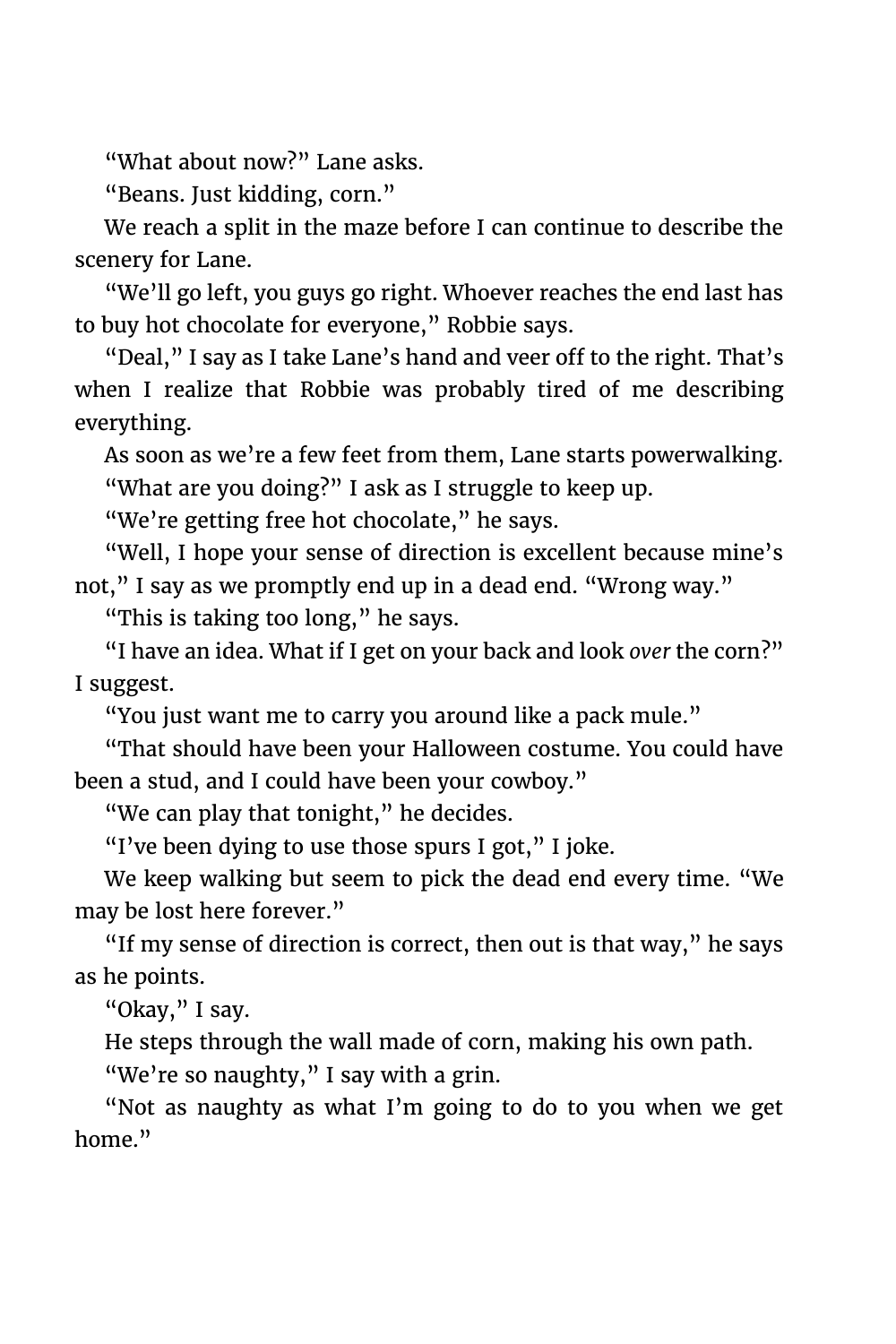"You're just trying to make me forget about the haunted house and want to go home."

"That may be true," he admits.

We ignore all paths and continue to cut a straight line through the corn and out the other end. The stalks whip me in the face, and I end up with more than one spider on me, but we make it through.

"We did it!" I say, only to realize that the exit isn't on this side. Instead, we're facing an empty field. "I think we fucked up."

"That's alright," he says as he reaches out to me.

I smile at him as I take his hand. "You're right, walking together with you is all I need."

"Who said anything about walking? We're running. I'm not paying for that hot chocolate."

I look at him in disbelief, but he has his determined face on. "You're kidding. It'll be like ten bucks!" I say as he takes off. I realize then that he didn't take my hand out of love or affection, but so he could drag me after him. The run is long and horribly torturous. Lane jogs like we're out for a Sunday stroll while my feet cry that they're too cold to be put through this torture.

When we reach the exit, I'm no longer cold. In fact, I'm panting for breath on wobbly legs. Jenny and Robbie are waiting for us, much to Lane's despair.

"What were you two doing in there?" Jenny asks with wide eyes. "You know what, I don't even want to know."

"No…you don't," I pant as I try to give her a wink. It probably looks like I'm having a seizure because her eyebrow rises skeptically.

Together, we walk back to the car where we put Copper inside before heading toward the tour. Thankfully, we get in quickly because my sweat is turning cold.

Robbie and Jenny end up in front of us as I take Lane's hand.

"Don't punch any of the people who jump out," I say.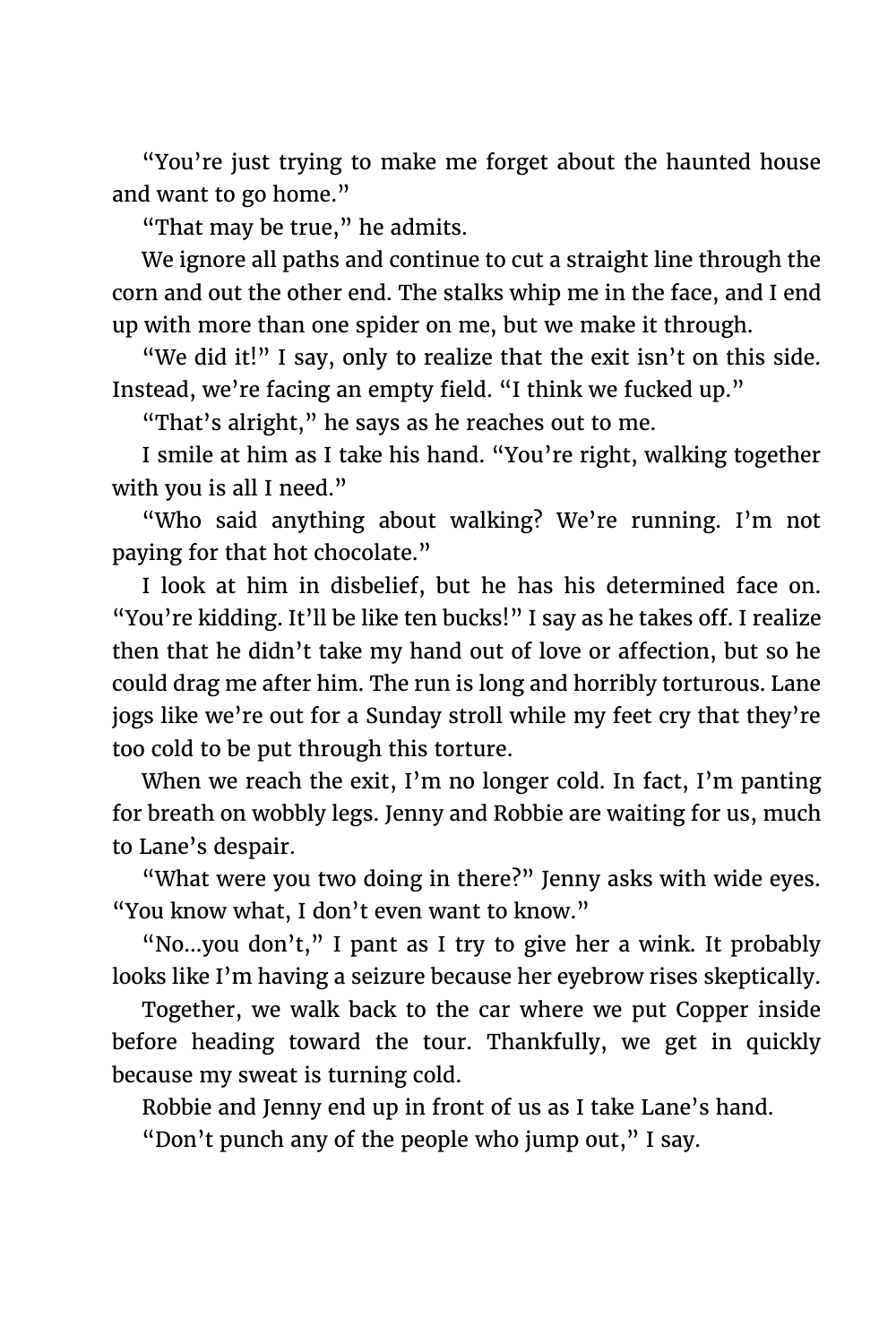"I might," he says. "Headlock, down to a pin. Make them regret getting off on scaring people."

"I… I'm not sure they get off on it," I say. "I mean, I know *I* would, but I'm not sure these guys do."

We didn't need to worry, though, because I think Lane and I spend more time laughing at Robbie's screams than anything. It makes the eeriness of the place evaporate as his level of masculinity drops.

When we're finally through, Lane and I head to get hot chocolate while Robby and Jenny walk to the car to sit with Copper.

"That wasn't so bad, was it?" I ask.

"Did my sister marry a little girl while I was gone?" he asks.

I grin. "He sure sounded like one, didn't he?" I ask as we head toward the drink stand. "I wanted you to at least be a little scared, so you could hang on me."

"I'm sorry," he says as he grabs me in a hug and picks me off the ground. "I'll use you as a shield."

"I would be a shield for you," I say as I breathe in his cologne. I feel like I sweated all mine off during the disgusting run.

"I know you would be," he says as he sets me down. "But you better not ever be."

I lean against him. "I would be anything you asked me to be. But right now, I want to be a sexy cowboy determined to break the wild stallion."

He laughs. "At least wait until we drop my sister off."

"Tonight was nice. It's like I could almost forget that you've managed to piss off some really angry people who may or may not want us dead." We get into the back of the line.

"*I* pissed them off? You stole their shit!"

"Let's not get into this again. I didn't *steal,* I borrowed. Just like I borrowed Jenny's wallet for the hot chocolate. I consider it payment for her wearing my coat," I say as I wave Jenny's wallet around.

"You stole her wallet?"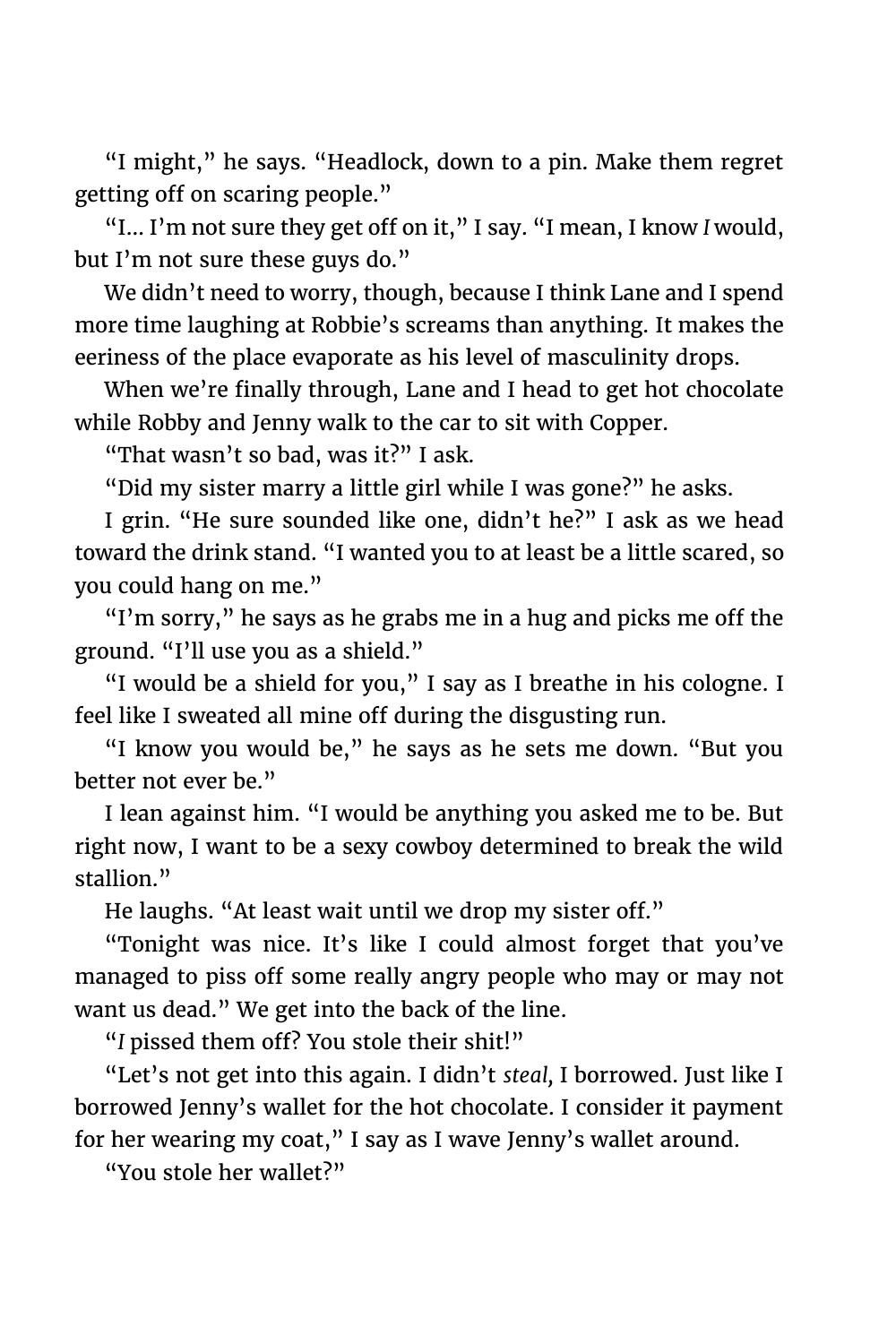"Borrowed, Lane," I correct.

"Ah, right. I'm blind, I don't know the difference," he says as he holds his hand out. I set the flowery thing in his hand and he opens it. "She owes me twenty for gas the other day and then remember when she borrowed that money for that book she wanted?"

"I'd take everything that's in there," I say.

"It still wouldn't pay for what she owes me," he says as I step up to the window.

"Four hot chocolates," I say. Lane flips through the money as we wait for the guy to finish with our drinks.

We walk back to the car where Jenny, Robbie, and Copper are standing with a guy I don't recognize.

"There's a guy with them," I say warily. It seems like lately, anyone I don't recognize, I don't *want* to know.

"What kind of guy?" Lane asks.

"Human."

"Felix."

"Twenties, blond hair, I can't tell much else. He's a little taller than Robbie."

Jenny looks up at me with wide eyes and shakes her head.

I'm not sure what that means. "Jenny is shaking her head."

"Just…walk up, see what he wants."

"What's going on?" I ask as we walk up.

"Give me your money," he shouts.

I pull the lid off the hot chocolate and throw it at him.

"What the bloody fuck?" he yelps as he jumps back. He looks at me with wide eyes like *I'm* the crazy person.

Lane, who'd been moving past me to reach for the guy, stops. "You," he growls. "Everyone, get in the car. Felix, run him over."

"It was just a joke!" the man says with a shrug.